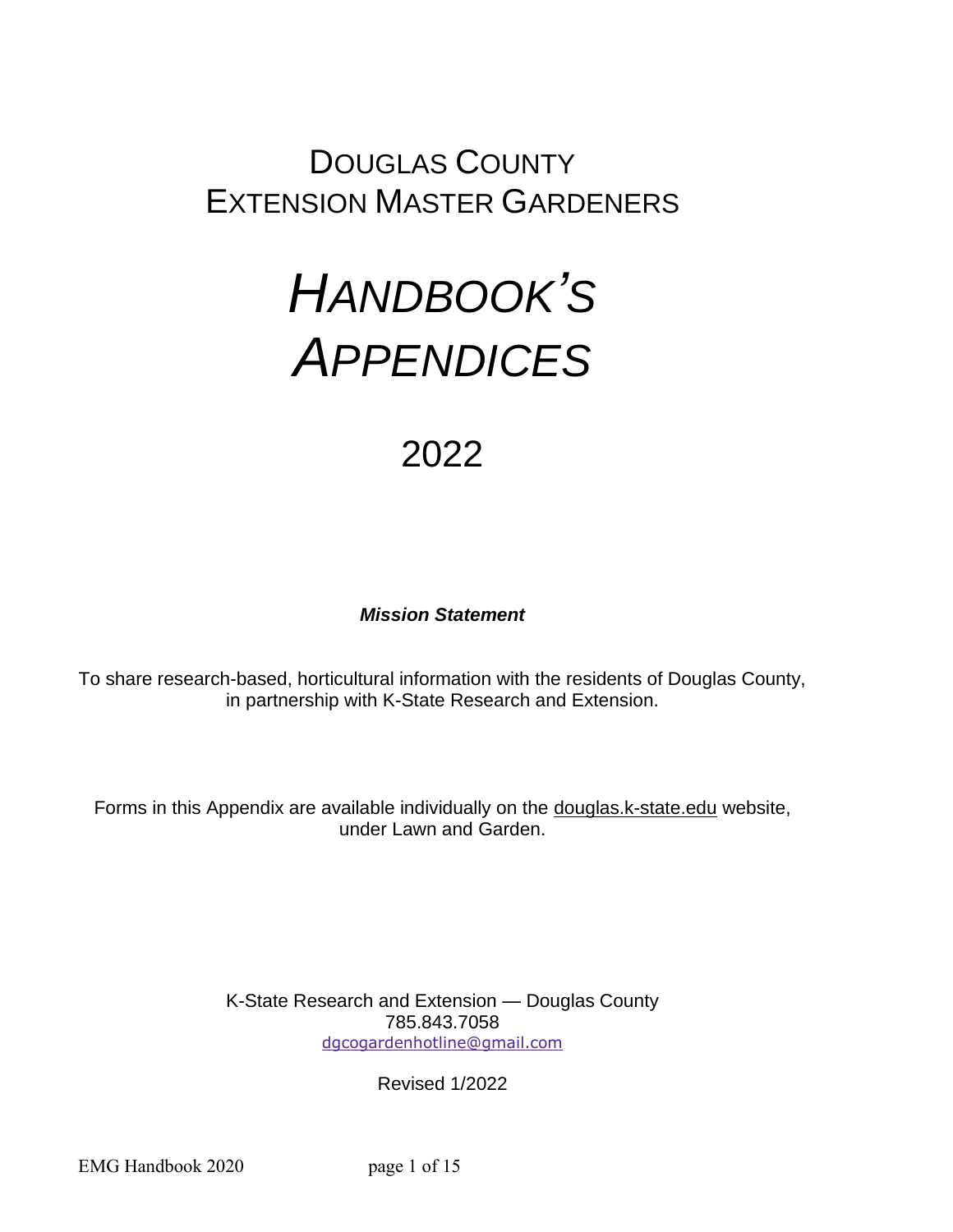## **Table of Contents**

| APPENDIX A - K-State Research and Extension - Douglas County Staff | 2       |
|--------------------------------------------------------------------|---------|
| APPENDIX B - Volunteer Contract for EMGs                           | 3       |
| APPENDIX C – Volunteer and Education Guidelines and Reporting      | $4 - 5$ |
| APPENDIX D - EMG Committee/Activity Interest                       | 6       |
| APPENDIX E – EMG Officers for 2020                                 | 7       |
| APPENDIX F – EMG Board Meeting Dates for 2020                      | 7       |
| APPENDIX G – EMG Membership for 2020                               | 8       |
| APPENDIX H - EMG Monthly Meeting Schedule for 2020                 | 9       |
| APPENDIX I - EMG Operating Budget for 2020                         | 10      |
| APPENDIX J - EMG Expense - Payment Authorization                   | 11      |
| APPENDIX K - Deposit Voucher                                       | 12      |
| APPENDIX L - Donation Form                                         | 13      |
| APPENDIX M - EMG Strategic Plan                                    | 14      |
| APPENDIX N - EMG Grant Application                                 | 15      |

## **Appendix A**

## **K-State Research and Extension –Douglas County Staff 2020 Phone 785-843-7058**

| Office Professional – Elesha Hazel<br>County Ext. Director - Marlin Bates | elesha@ksu.edu<br>batesm@ksu.edu |
|---------------------------------------------------------------------------|----------------------------------|
| County Ext. Agent -- Horticulture - TBD                                   |                                  |
| County Ext. Agent - Community Wellness - Kaitlyn Peine                    | kpeine@ksu.edu                   |
| County Ext. Agent -- Agriculture and Natural Resources - TBD              |                                  |
| County Ext. Agent - 4H Youth Development - TBD                            |                                  |
| 4H Program Coordinator - Nickie Harding                                   | nharding@ksu.edu                 |
| Office Professional - Jim Dicker                                          | alfred39@ksu.edu                 |
| Family Nutrition Program - Franziska Willenbuecher                        | fwillenb@ksu.edu                 |
| Family Nutrition Program - Enrique Ortiz                                  | eortiz17@ksu.edu                 |
| Fair Board -                                                              |                                  |
| Horticulture Program Assistant - Sharon Ashworth                          | sashworth@ksu.edu                |
| <b>Master Gardener Hotline</b>                                            | dgcogardenhotline@gmail.com      |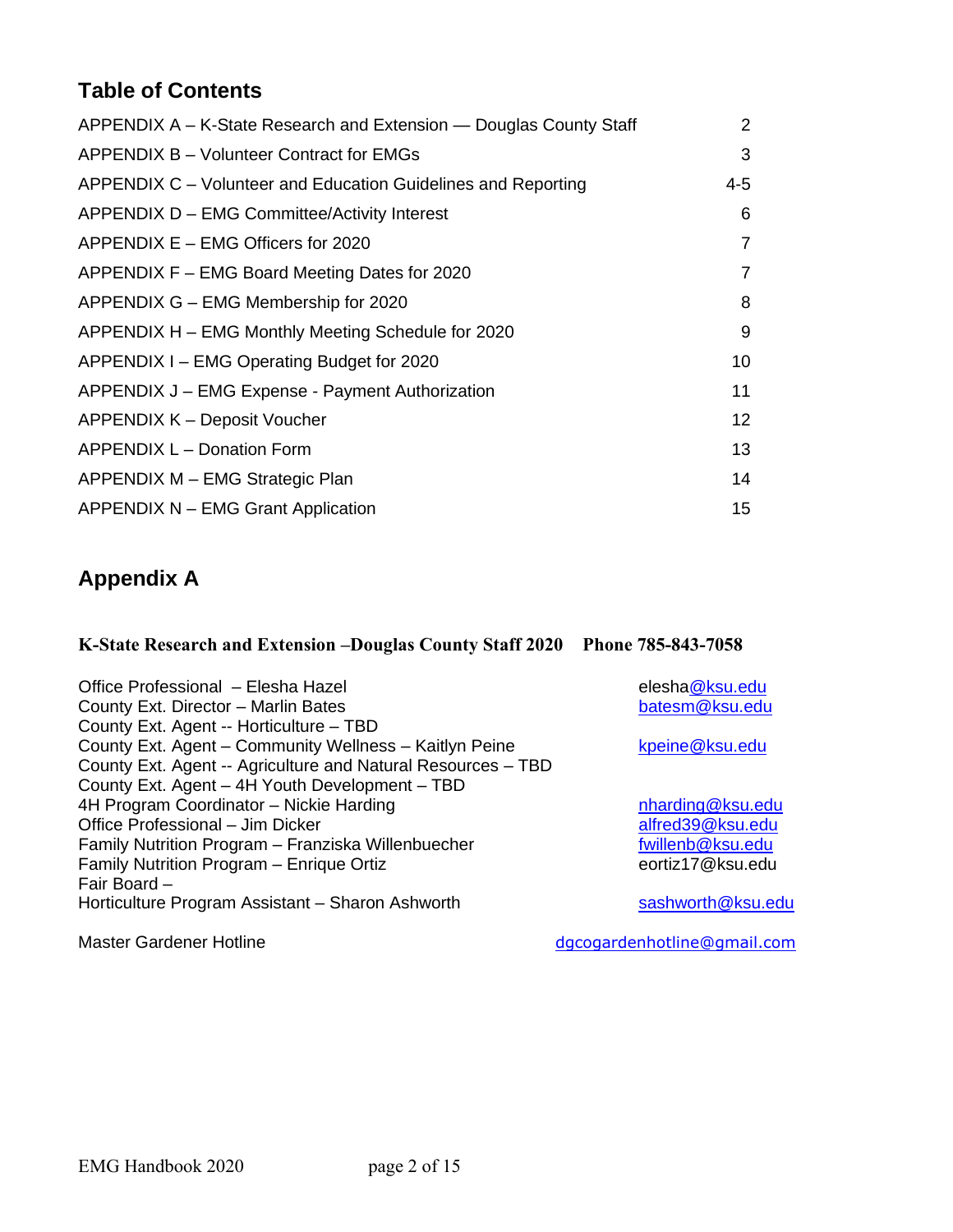## **Appendix B**

#### **Volunteer Contract for EMG**

#### **Note: This is a one time contract and will remain on file with the EMG records**

#### **Volunteer Contract Kansas Extension Master Gardener Program - Douglas County**

The Douglas County Extension Master Gardener (EMG) program is a volunteer program authorized and organized by K-State Research and Extension -- Douglas County in cooperation with Kansas State University. Volunteers are non-paid citizens of Douglas County who agree to abide by the rules and regulations established by the State, County, and local EMG Association.

Applicants agree to attend the prescribed basic training and perform an additional 40 volunteer hours for that first year. At least 6 of these hours will be on the Douglas County help line (Hotline). This will certify them as an EMG. Continued certification will require the member to complete 30 volunteer hours and 10 advanced education hours per year.

EMGs are advised not to advertise their names or their place of business, nor to be listed on the advertisements of business places as *"Extension Master Gardener."* This is a Kansas State University public service program. Appearing as a commercial activity, having association with commercial products, or giving implied Kansas State University endorsements of any product or place of business is improper.

EMGs are expected to participate in all components of the planned program responsive to the reasonable requests of the county agent in charge, and respectful of the need for personal safety and the safety of others. An EMG should report any and all injuries or physical assault to the County Extension Agent as soon as possible. All certified and active EMGs are covered under the K-State Research and Extension - Douglas County general liability insurance policy when participating in an approved activity. This coverage is limited to \$500,000 per occurrence, which corresponds with the Kansas Tort Claims Act.

*I have read the above policies regarding my services as an Extension Master Gardener volunteer and do hereby agree to abide by them. In addition, I am aware that there is a due process procedure available to me if I feel I have been wrongfully charged with a violation of program standards. I have also read the county guidelines regarding active/inactive status of EMGs and understand the requirements to maintain certification.*

#### *Note: This was signed and dated with your application to EMG. This is a reminder*

| <u>only</u>                                 |      |
|---------------------------------------------|------|
| Printed name of volunteer                   |      |
| Signature of Volunteer                      | Date |
| County Extension Agent ____________________ | Date |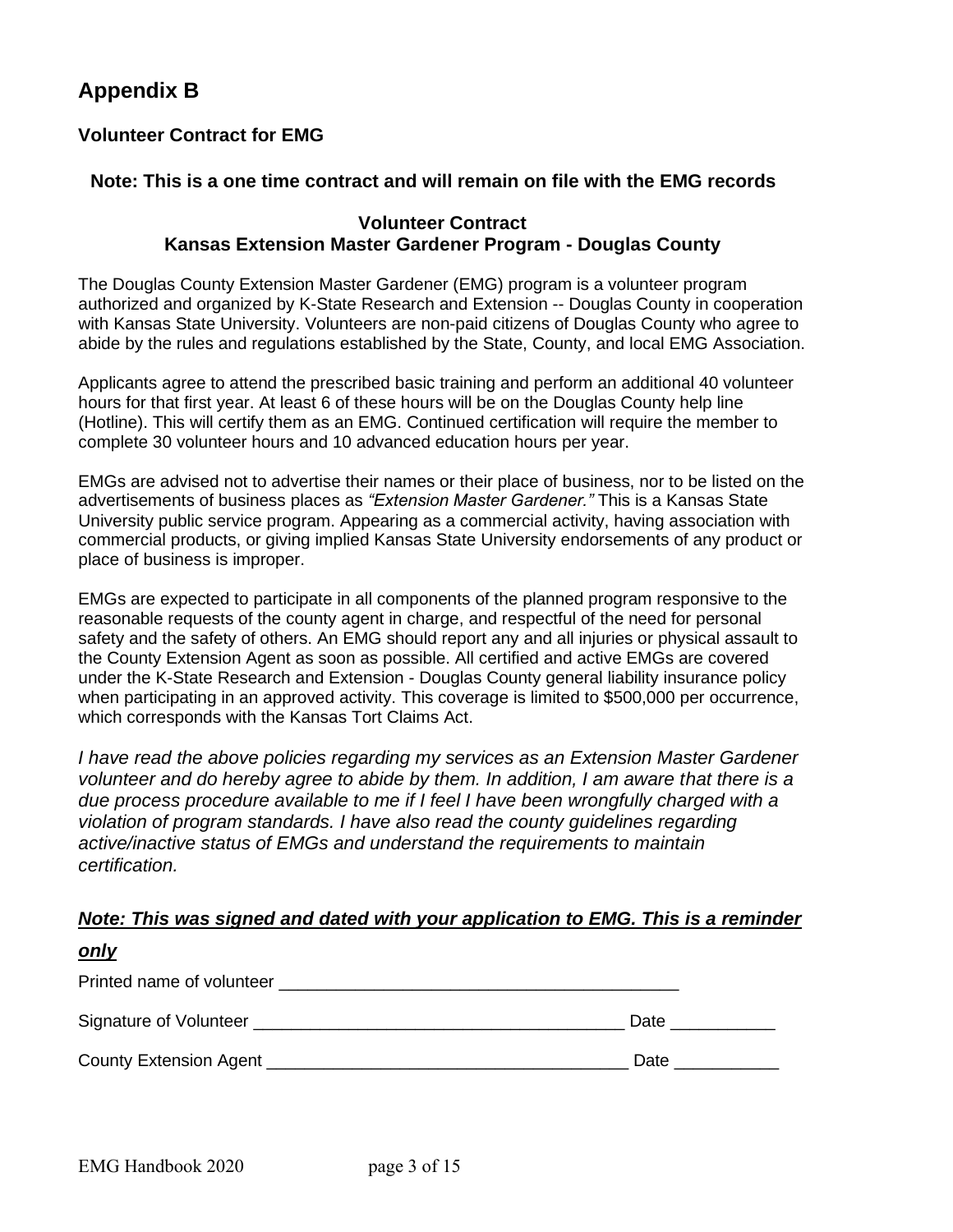## **Appendix C**

Volunteer and Education Guidelines and Reporting

1) First Year Extension Master Gardeners

a) During the first year following successful completion of the EMG course, EMGs must complete 40 volunteer hours on any of the current EMG approved activities. b) First year EMGs are encouraged to attend advanced training sessions, it is not required.

2) Extension Master Gardeners after the first year

a) To maintain active membership in the Douglas County Extension Master Gardener association, members must complete thirty (30) hours of volunteer work each year. b) They must also complete ten (10) hours of continuing education. Education hours are offered after each regular business meeting, during evening classes sponsored by the Extension Office, advanced training at Kansas State University, and potential classes / programs offered for our Horticultural awareness. Note some of these need approval by the Douglas County Agent – Horticulture or EMG Coordinator.

c) Volunteer and Education Hours are to be reported with as much detail as possible on or before Dec 31<sup>st</sup>.

3) EMG volunteers are viewed as "non-salaried" employees in order to be considered under the Kansas Tort Claims Act for recommendations/advice. The EMG program is a means of supplementing and extending the local horticultural Extension educational program. Thus, anything the EMGs do must first be a part of the local educational program. The first benchmark in determining the appropriateness of volunteer hours is, "Does this support the local Extension educational program?" Volunteer hours should be recorded for the specific activities on the time sheet. Miscellaneous activities and other descriptions are noted below.

- 4) Volunteer Hours are counted for
	- a)Development of educational materials for use by EMGs

b) Educational events and activities specifically supported by the Extension (for example, volunteering at the Douglas County fair, Farm Tour)

c) Activities carried out by official EMG committees or officially sanctioned cooperative activities (such as Monarch Watch, Garden Tour, Farmers Market)

d) Administration volunteer hours include the time required for continuation of the program (examples include: agendas, schedule development, committee reports, newsletter, meeting minutes, balancing the books)

e) Attendance at a regular business meetings or board meetings does count as volunteer hours.

f) Travel time does count toward the volunteer hour total. Travel time to and from approved activities, for both planning them and carrying them out, is reportable. Discretion should be used if the trip to the event includes other errands.

5) Three distinct elements should be part of any EMG volunteer undertaking:

a) EMG volunteers relate to the education/volunteer concept, which involves learning from training and from volunteering. Thus, EMG activities should contain some educational or training value.

b) EMGs relate to the importance or value of their projects. Thus, they should be able to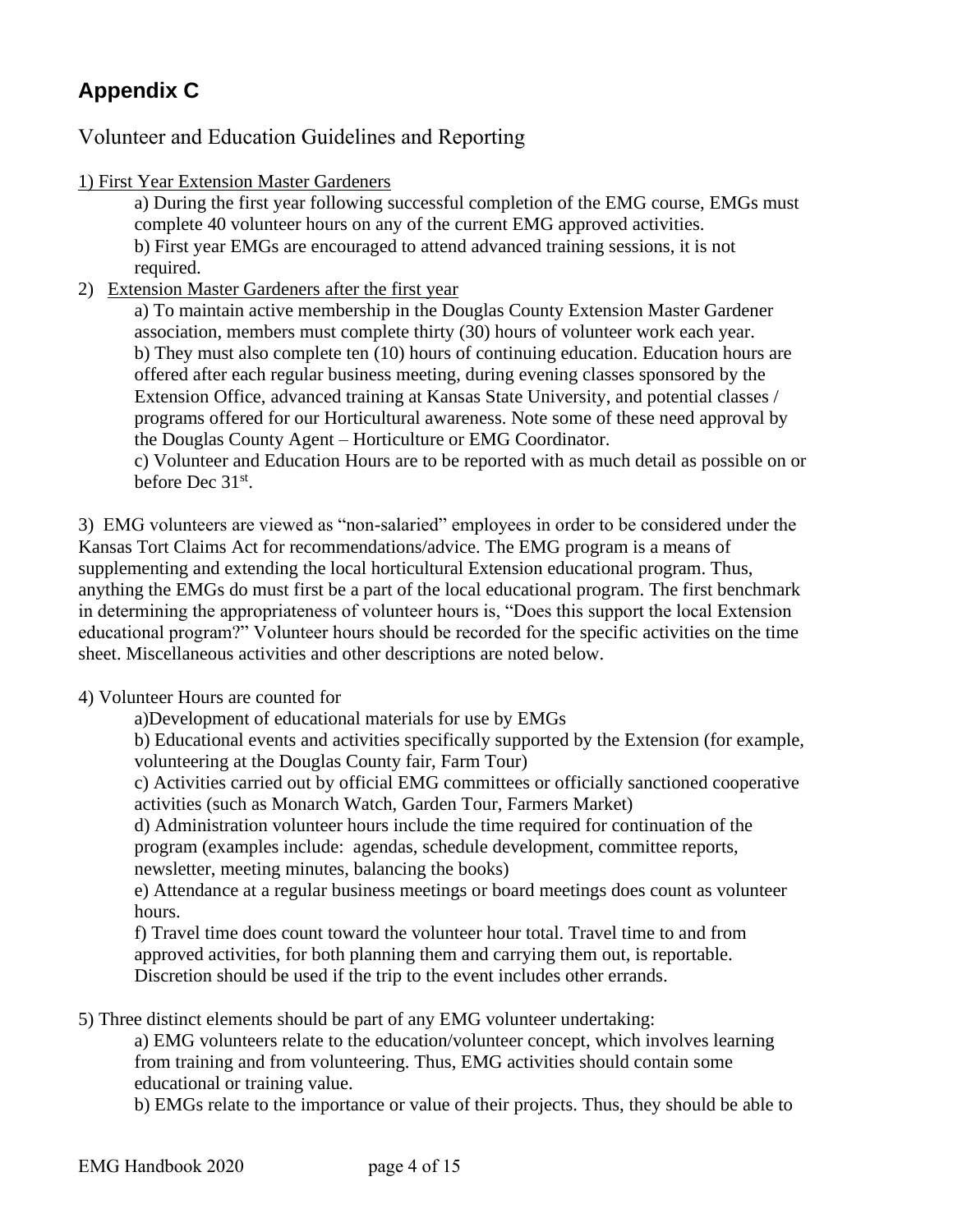see a clear reason for the events and activities they support, which directly benefits the Extension and its clientele.

c) EMGs also relate to other EMGs and enjoy volunteering with others and working collectively to learn and form social bonds. Thus, EMG volunteer projects should be group oriented.

## **Appendix C (continued)**

#### **Hours are reported via the** *Kansasemg.org* **website These are the current Categories and Sub-Categories for the Kansasemg.org hour reporting website. Note these are subject to change as activities evolve.**

| Category                          |                                          |
|-----------------------------------|------------------------------------------|
| <b>Sub-Category</b>               |                                          |
| <b>Administration</b>             |                                          |
| <b>EMG Board</b>                  | <b>Hospitality Committee</b>             |
| <b>Mentoring</b>                  | New class training support               |
| <b>Monthly meeting attendance</b> | <b>Newsletter - Monthly Update</b>       |
| <b>Public relations</b>           | Other - explain                          |
| <b>Resource Library/Historian</b> | Hoop house administration                |
| <b>Advanced Training</b>          |                                          |
| <b>Douglas County</b>             | Hotline (1 hour max per day)             |
| <b>Manhattan KSU</b>              | Other - explain                          |
| <b>Fund Raising</b>               |                                          |
| <b>Garden Art Development</b>     | Other                                    |
| <b>Plant Sales/Sharing</b>        |                                          |
| Outreach                          |                                          |
| <b>Baldwin - Tom Swan Park</b>    | <b>Demonstration Gardens Fairgrounds</b> |
|                                   | <b>Downtown Lawrence Farmers' Market</b> |
| <b>Eudora Garden</b>              | <b>Library Public Education Program</b>  |
| <b>Hotline-Response Line</b>      | Junior Master Gardener program           |
| <b>Monarch Watch</b>              | <b>Produce Distribution Program</b>      |
| <b>Speaker's Bureau</b>           | <b>KU Native Medicinal Garden</b>        |
| Other - explain                   |                                          |
| <b>Public Events</b>              |                                          |
| <b>Garden Show</b>                |                                          |
| <b>Garden Tour</b>                | <b>Gardening workshops - specify</b>     |
| Other - explain                   |                                          |
|                                   |                                          |

#### NOTE:

The system will show and track a requirement of 30 volunteer hours and 10 advanced education hours for ALL enrollees.

Master Gardeners in Training need 40 volunteer hours and no advanced training hours. They can attend and report advanced training if they choose.

Travel time should be included when reporting volunteer hours. Travel time is not included when reporting advanced education hours.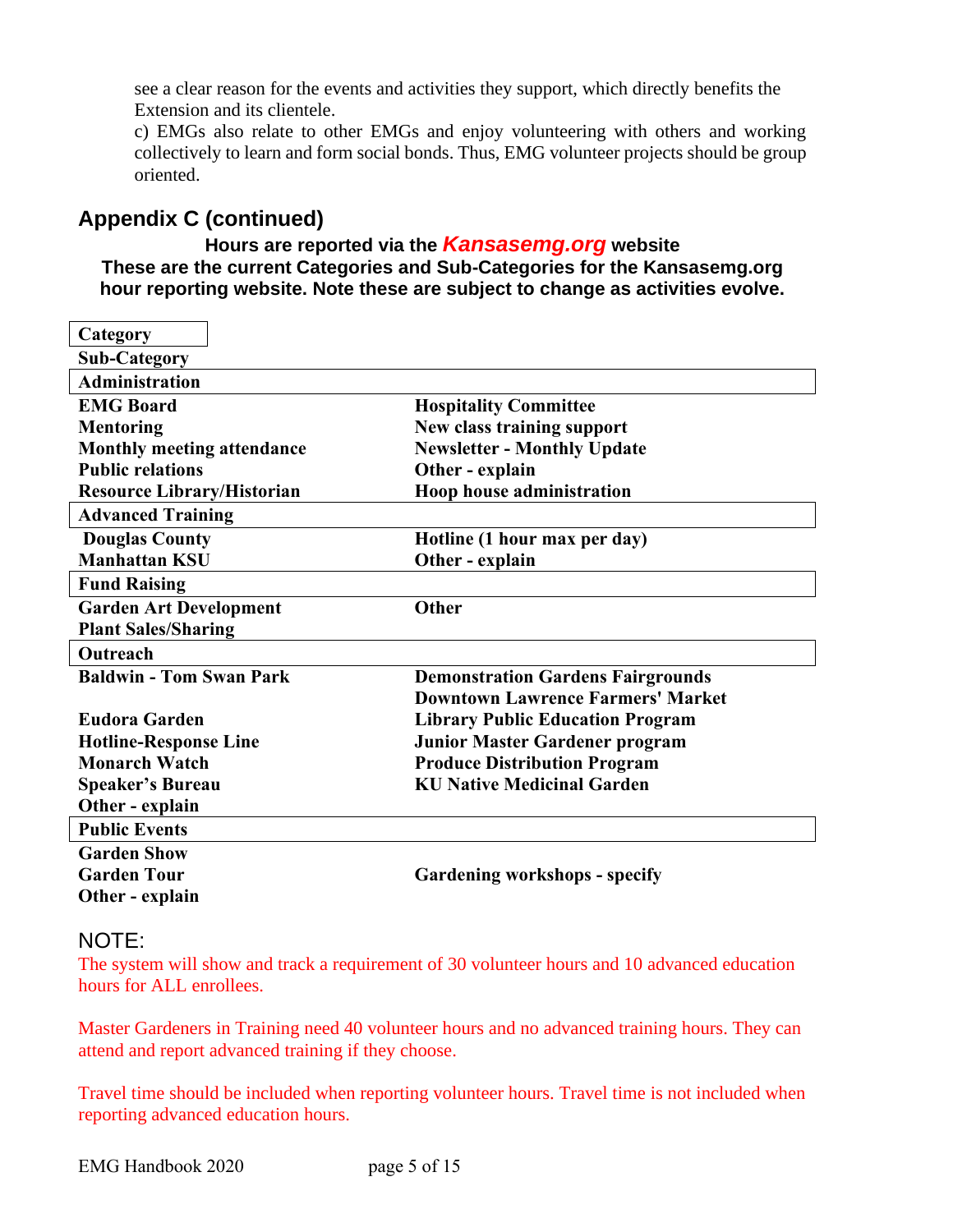## **Appendix D**

#### **COMMITTEE/ACTIVITY INTEREST**

#### **EMG's are encouraged to serve on committees, participate in activities of interest, and to indicate a willingness to serve as a committee chair or activity coordinator**

| Committees / activities are listed as they support the Mission of the Extension Master Gardeners. |
|---------------------------------------------------------------------------------------------------|
| Garden Show (planning and assistance for this one day Spring event in even years)                 |
| <b>Hotline</b> (assist with phone, email, and walk-in horticulture questions $Apr - Oct$ )        |
| <b>Educational Programs</b> (planning and arranging the monthly EMG meeting programs)             |
| Demonstration Gardens (planning, planting, weeding, watering, and maintenance)                    |
| <b>Fairgrounds</b> (Douglas County Fairgrounds, 2110 Harper, Lawrence)                            |
| Monarch Watch Waystation#1 (KU West Campus, 2021 Constant Ave.)                                   |
| Tom Swan Park (High and 8th Streets, Baldwin)                                                     |
| KU Native Medicinal Research Station (1865 E. 1600 Rd., Lawrence)                                 |
| Eudora Demonstration Garden (CPA Park, 10 W 9th St., Eudora)                                      |
| <b>Public Education and Outreach</b>                                                              |
| Farmer's Market (Saturday mornings May-Oct. Staff EMG table for 2 hours)                          |
| Library Public Education Team (organize library programs)                                         |
| <b>Public Speaker's Bureau</b> (organize speakers for local groups, or be a speaker)              |
| <b>EMG Newsletter</b> (development and editing of the monthly UPDATE Newsletter)                  |
| Jr. EMG Program (after school horticulture and activities, currently at NY Elementary)            |
| Resource Library (maintenance of the EMG library, publications, and Internet resources)           |
| <b>Plant Sales</b> (donation, preparation, and display of plants for sale at events)              |
| Produce Distribution System (assist with the distribution of food to the hungry)                  |
| Hospitality Committee (planning, set up, clean-up of the EMG social activities)                   |
| <b>Mentoring</b> (assist new class members with the training and EMG operations)                  |
| Garden Art Development (development and sales of items in support of EMG events)                  |
| Public Relations (assist in publicizing EMG events and activities using social/other<br>media)    |
| Garden Tour (planning, organizing, staffing, supporting this EMG fundraiser, odd years)           |
| Garden Tour Selection (selecting, visiting gardens for the Garden Tour, even years)               |
|                                                                                                   |

#### **I** am interested in chairing the following committee: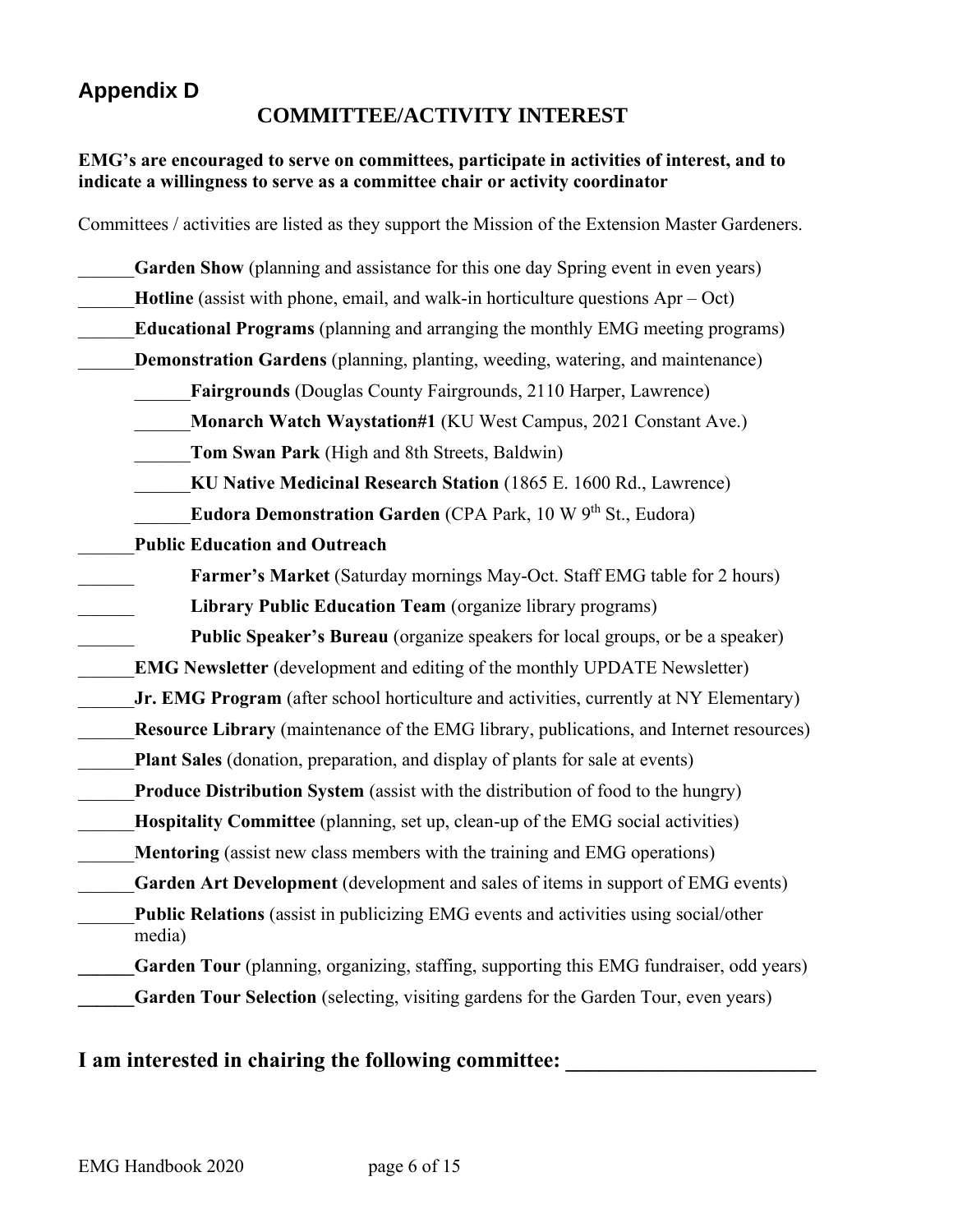## **Appendix E**

#### **Extension Master Gardener Officers for 2022**

*President –* Cindy Hornberger *Vice President –* Emily Lysen *Secretary –* Ann Beedles *Treasurer –* Bob Oakes *Public Relations –* Kevin Nelson *Member-at-Large –* Pam Smith *Member-at-Large –* Larry Nieters *Member-at-Large –* Therese O'Neil *New Class Member-at-large* – Connie Emerson, Meighan Davisson

## **Appendix F**

#### **Extension Master Gardener Board Meeting Dates for 2022**

The following dates have been established for monthly board meetings for 2022. These meeting dates fall on the first Wednesday of the month. The time for the meetings will be 9:00 a.m.; meetings are held at the Douglas County Extension Office.

Any changes or additions to the board meeting dates will be communicated to the membership as soon as possible.

January 3 February 2 March 2 April 6 May 4 June 1

July 6 August 3 September 7 October 5 November 2 December *no meeting*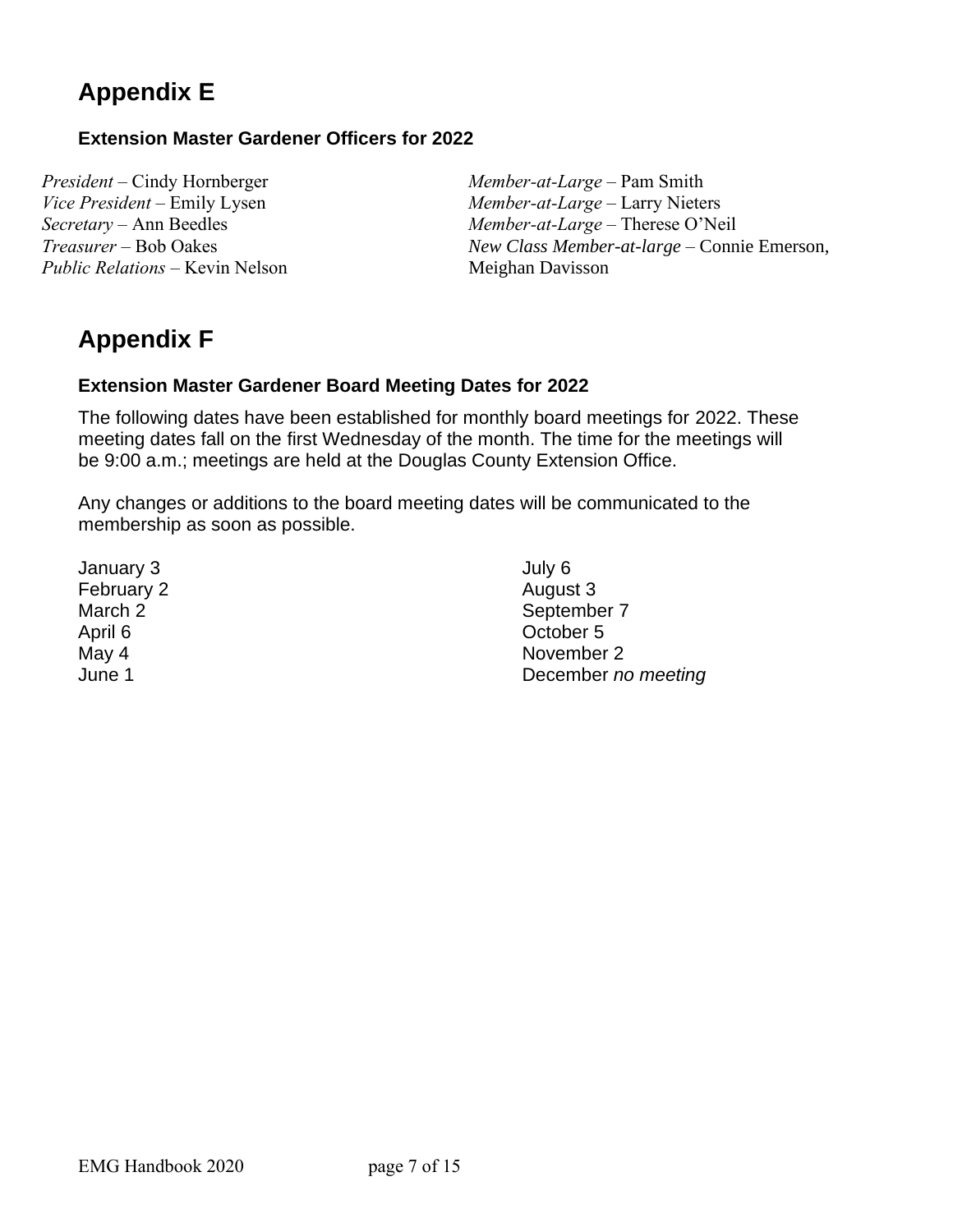## **Appendix G**

#### **Extension Master Gardener Membership Roster**

#### **Membership Rosters are maintained in three places:**

1- A spreadsheet, containing contact information and more. This is maintained by the Horticulture Agent and or the Horticulture Assistant. It is used for printed rosters and record of member status. It is not available to members.

2- A List serve email application through K-State. This is maintained by the Horticulture Agent and or the Horticulture Assistant. It is used for Emails to all current members. It is not available to members.

3- The www.ksuemg.org website application through K-State. This is maintained by the individual members and is available to members through their individual log on and password. The "My Group" section is a listing of all the Master Gardeners who have signed up to this website. It is not managed as to current or active members and may not be completely accurate. This list is maintained by the individual members.

The membership roster is NOT electronically distributed for confidentiality and the potential reception and use for illicit or commercial gain. Hard copies are available only to the current membership. If you need a hard copy or a list to use as a committee coordinator please contact the Extension Agent – Horticulture or the Horticulture Program Assistant. This roster will be updated as changes are made. Even then members will use this list respectfully.

Should you make changes to your contact information (address, phone, and email) it is necessary to contact the Extension Agent - Horticulture or the Horticulture Assistant.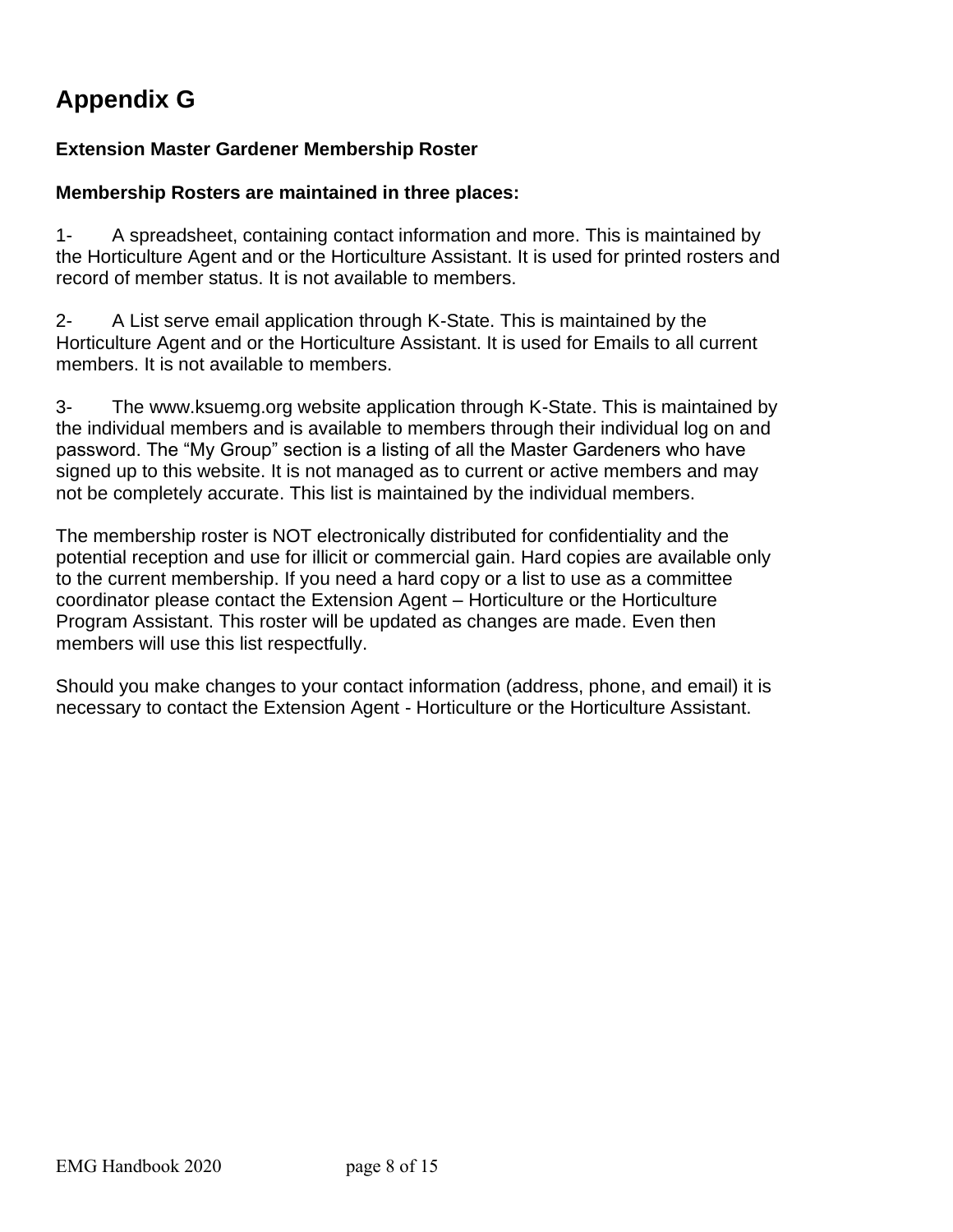## **Appendix H**

#### **Extension Master Gardener Monthly Meeting Schedule 2022**

The following dates for the Monthly Meetings have been established for 2022. Monthly meetings will alternate Wednesday and Saturday mornings to allow maximum participation. The goal of this calendar is to provide advance notice for those meetings.

Business meetings will begin at 9:00 a.m. at the Douglas County Extension Office unless otherwise noted. The Educational portion will follow at approximately 10:15 am. Members will be notified ahead of time regarding changes in schedules and locations.

#### **Advanced Education Programs for 2022 (note - all programs open to public)**

Wed, Feb 16<sup>th</sup> *Advanced Tree ID* (1.5 hrs), Kim Bomberger, Sat, Mar 19th *Creating Livable Environments for Birds*, Chuck Otte, KSU Wed, Apr 20<sup>th</sup> *Photography in the Garden*, Diane Guthrie Sat, May 21st *Designing Outdoor Spaces*, Leslie Wren Wed, June 15<sup>th</sup> *Designing with Native Plants*, Patti Ragsdale, owner of Happy Apples Native Plant Farm Sat, July 16th *Making Sense of Latin Plant Names*, Caleb Morse, Collection Manager, R. L. McGregor Herbarium Wed, Aug 17<sup>th</sup> Maintaining Fruit Trees, Matt Bunch, Giving Grove as part of KC Community Gardens Sat, Sept 17th *Harvesting and Preserving Seeds*, Matthew and Nancy Kost, Buffalo Seed Co Wed, Oct 19<sup>th</sup> Changing Weather Patterns in Kansas, Christopher (Chip) Redmond, KSU Meteorologist

Additional or alternate potential program topics and presenters should be submitted to the Vice-President, Douglas County Agent – Horticulture, or the Program Assistant.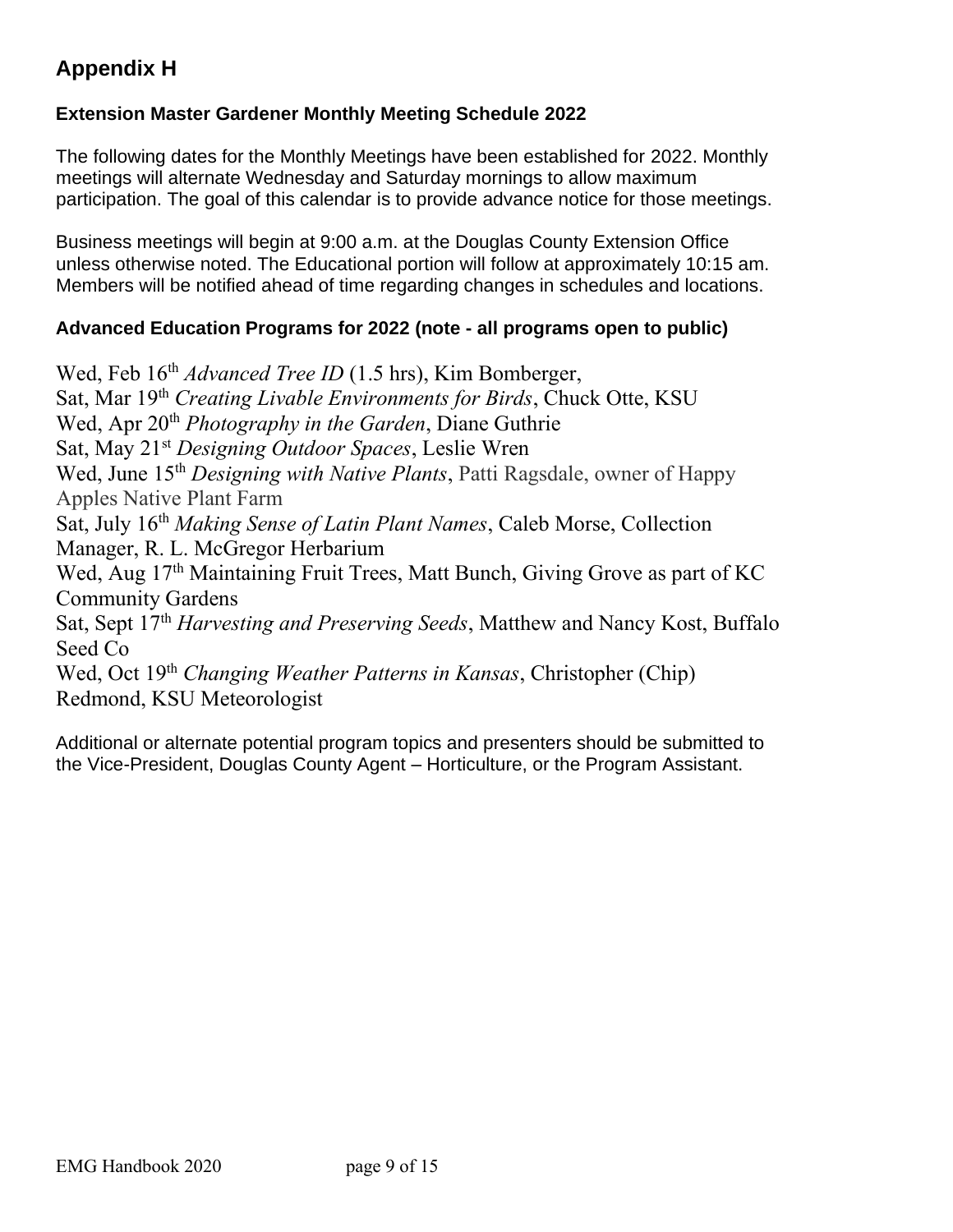## **Appendix I 2022 EMG Budget**

**The Budget Committee has developed and the Board has approved, the EMG Budget for the following year. All expenditures are to be approved by the Board and expenditures above the budget amount must be approved by the membership.**

| Income                             |    |           |
|------------------------------------|----|-----------|
| Garden Show                        | Ş  | 4,500.00  |
| Garden Tour                        | \$ |           |
| Native plant sale                  | Ś  | 6,000.00  |
| T-shirt sales                      | \$ | 1,200.00  |
| Other Income                       | \$ | ¥         |
| Transfer from reserve              | \$ | 12,200.00 |
| <b>Total Income</b>                | \$ | 23,900.00 |
| Expenses                           |    |           |
| Administration                     | \$ | 650.00    |
| <b>Advanced Education programs</b> | \$ | 500.00    |
| Demo Garden - Eudora               | \$ | 1,000.00  |
| Demo Garden - Fairgrounds          | \$ | 3,000.00  |
| Demo Garden - Monarch Watch        | \$ | 2,000.00  |
| Demo Garden - Tom Swan Park        | \$ | 1,000.00  |
| Demo Garden - Medicinal            | \$ | 1,500.00  |
| Farmer's Market                    | S  | 250.00    |
| Garden Show                        |    |           |
| Garden art                         | \$ | 350.00    |
| Garden show - Other                | \$ | 2,550.00  |
| Garden tour selection              | \$ | 250.00    |
| Hoop house                         | \$ | 1,000.00  |
| <b>Hospitality committee</b>       | \$ | 1,000.00  |
| Miscellaneous expense              | \$ | 100.00    |
| Native plant sale                  | \$ | 6,000.00  |
| New class mentoring/training       | Ş  | 200.00    |
| Public education                   | Ş  | 350.00    |
| Public relations/publicity         | \$ | 800.00    |
| Resource Librarian-Historian       | \$ | 200.00    |
| T shirt sales                      | \$ | 1,200.00  |
| <b>Total Expense</b>               | \$ | 23,900.00 |
| <b>Net Profit/Expense</b>          | \$ |           |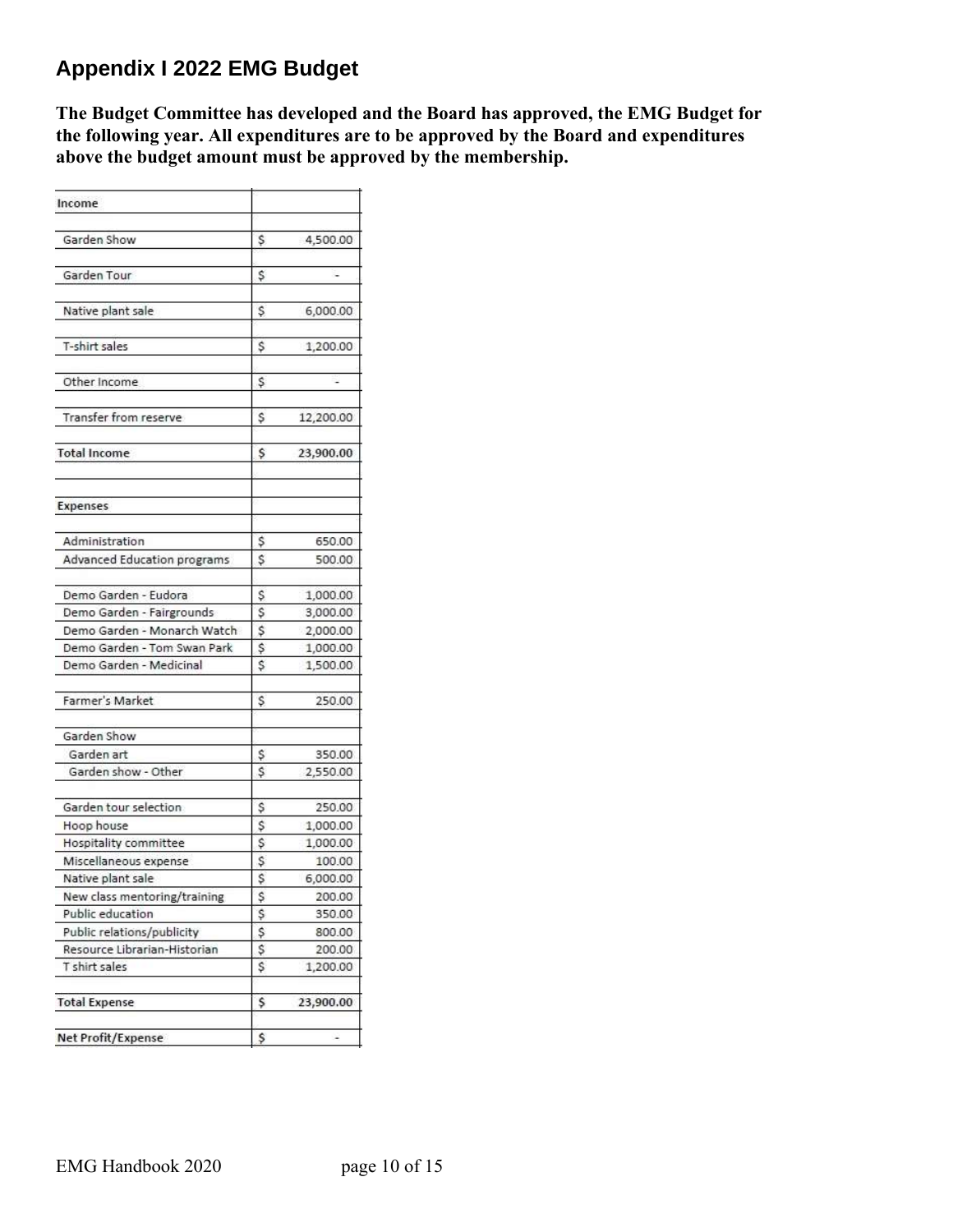## **Appendix J**

| <b>DOUGLAS COUNTY EXTENSION MASTER GARDENERS</b>                                                                                                                                                                                                                      |                                                     | <b>ASSOCIATION</b>                                                                                                                                                                             |                                                      |                                                                                                                                                                                                             |
|-----------------------------------------------------------------------------------------------------------------------------------------------------------------------------------------------------------------------------------------------------------------------|-----------------------------------------------------|------------------------------------------------------------------------------------------------------------------------------------------------------------------------------------------------|------------------------------------------------------|-------------------------------------------------------------------------------------------------------------------------------------------------------------------------------------------------------------|
|                                                                                                                                                                                                                                                                       |                                                     | <b>Payment Authorization Form</b>                                                                                                                                                              |                                                      |                                                                                                                                                                                                             |
| To obtain reimbursement, or pay a vendor directly, this form MUST be completed, signed by the<br>Committee Coordinator and submitted to the Association Treasurer by the Committee<br>Coordinator.                                                                    |                                                     |                                                                                                                                                                                                |                                                      |                                                                                                                                                                                                             |
|                                                                                                                                                                                                                                                                       |                                                     |                                                                                                                                                                                                |                                                      |                                                                                                                                                                                                             |
| <b>Budget Number &amp; Category:</b> ( <i>Choose from list below</i> ) ( <i>ONLY ONE budget category per form</i> )                                                                                                                                                   |                                                     |                                                                                                                                                                                                |                                                      |                                                                                                                                                                                                             |
| Payee<br>(printed):                                                                                                                                                                                                                                                   |                                                     |                                                                                                                                                                                                |                                                      |                                                                                                                                                                                                             |
|                                                                                                                                                                                                                                                                       |                                                     |                                                                                                                                                                                                |                                                      |                                                                                                                                                                                                             |
|                                                                                                                                                                                                                                                                       |                                                     |                                                                                                                                                                                                |                                                      |                                                                                                                                                                                                             |
| <b>Description of Item(s) Purchased (original bills must be attached)</b>                                                                                                                                                                                             |                                                     | <u> 1989 - Johann John Stone, mars and deutscher Stone (1989)</u>                                                                                                                              | <b>Amount</b>                                        | <b>EMG Treas.</b><br>Budget<br>Signed<br>or Board<br>approval                                                                                                                                               |
|                                                                                                                                                                                                                                                                       |                                                     | Reimbursement Total: \$                                                                                                                                                                        |                                                      |                                                                                                                                                                                                             |
|                                                                                                                                                                                                                                                                       |                                                     |                                                                                                                                                                                                |                                                      | Date: $\qquad \qquad$                                                                                                                                                                                       |
| Committee Coordinator (signature)- must be different than payee                                                                                                                                                                                                       |                                                     |                                                                                                                                                                                                |                                                      |                                                                                                                                                                                                             |
| Please print name after signature or above signature<br><b>Budget Categories</b>                                                                                                                                                                                      |                                                     |                                                                                                                                                                                                |                                                      |                                                                                                                                                                                                             |
| 1.<br>Administration<br>2.<br><b>Advanced Education Programs</b><br>3.<br>Demo Garden: Eudora<br>4.<br>Demo Garden: Fairground<br>5.<br>Demo Garden: Monarch Watch<br>Demo Garden: Native Medicinal<br>6.<br>7.<br>Demo Garden: Tom Swan Park<br>8.<br>Farmers Market | 9.<br>10.<br>11.<br>12.<br>13.<br>14.<br>15.<br>16. | Garden Tour<br>Garden Tour Selection<br>Horticulture Hotline<br>Member Plant Sale - EMG<br>Native Plant Sale<br>New Class Mentoring<br><b>Produce Distributions</b><br><b>Public Education</b> | 17.<br>18.<br>19.<br>20.<br>21.<br>22.<br>23.<br>24. | Public Relations & Publications<br>Resource Librarian/Historian<br>Scholarships<br><b>Hospitality Committee</b><br>Spring Garden Show<br>Spring Garden Show: Garden Art<br>T-shirts<br>Jr. Master Gardeners |
| Date Paid:<br>Office Use:<br>Reimbursement amounts included in this check:                                                                                                                                                                                            |                                                     | Check No:                                                                                                                                                                                      | <b>Total Check Amount:</b>                           |                                                                                                                                                                                                             |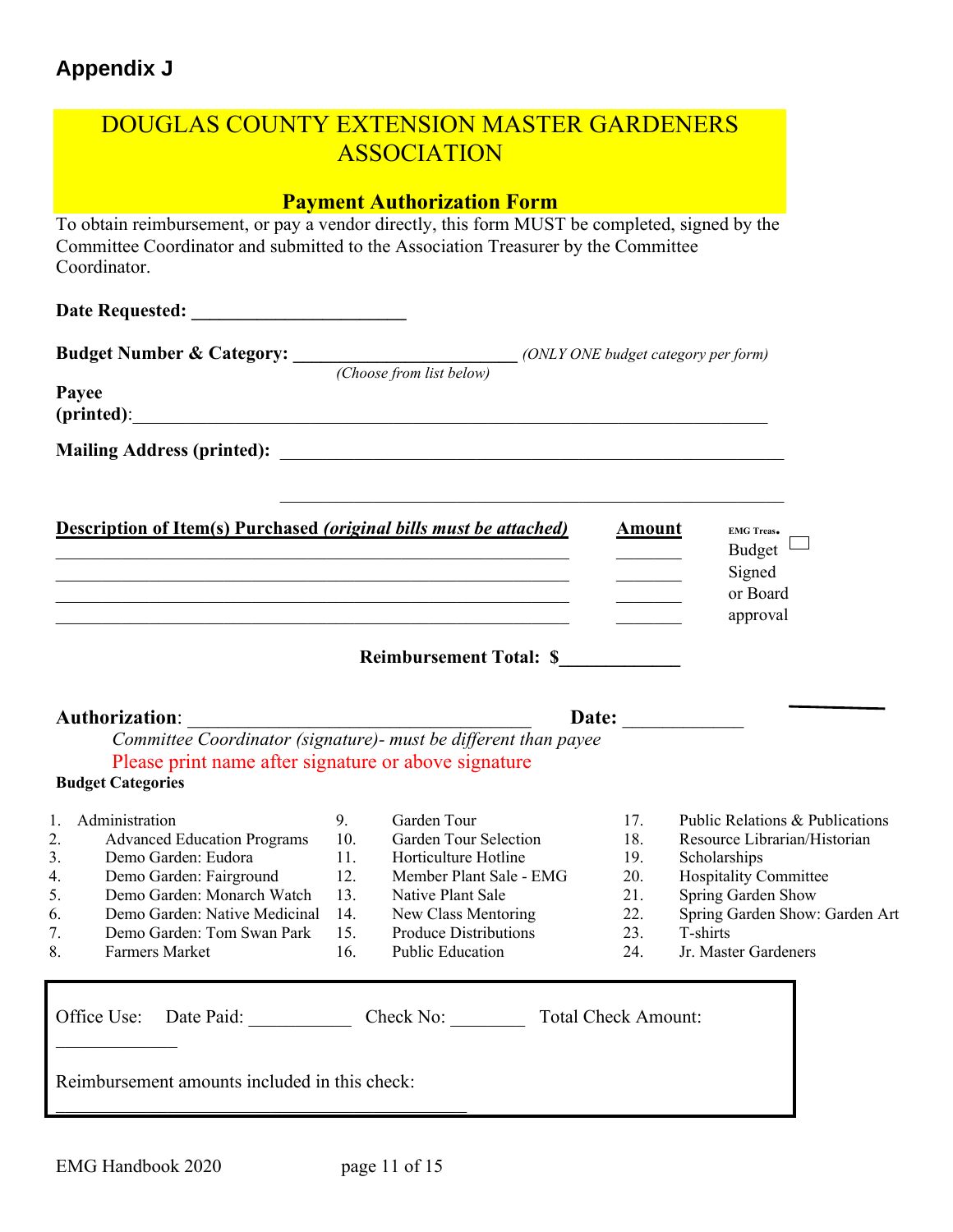## DOUGLAS COUNTY EXTENSION MASTER GARDENERS ASSOCIATION

### **DEPOSIT VOUCHER**

This form is to be used to document the collection of money from Master Gardeners. Please itemize monies received by the amount and type (cash or check), and for the budget number and category (see list below) that it is to be applied. The name of the person from whom the money was collected is not necessary.

|    | Budget Number and Category Name: _____ _____________________________ (ONLY ONE budget<br>category per form) |     |                              |     |                                |
|----|-------------------------------------------------------------------------------------------------------------|-----|------------------------------|-----|--------------------------------|
|    |                                                                                                             |     | (Choose from list below)     |     |                                |
|    |                                                                                                             |     |                              |     |                                |
|    |                                                                                                             |     |                              |     |                                |
|    |                                                                                                             |     |                              |     |                                |
|    | ,我们也不能在这里的人,我们也不能在这里的人,我们也不能在这里的人,我们也不能在这里的人,我们也不能在这里的人,我们也不能在这里的人,我们也不能在这里的人,我们也                           |     |                              |     |                                |
|    |                                                                                                             |     |                              |     |                                |
|    |                                                                                                             |     |                              |     |                                |
|    |                                                                                                             |     |                              |     |                                |
|    | <b>Budget Numbers and Categories</b>                                                                        |     |                              |     |                                |
| 1. | Administration                                                                                              | 9.  | Garden Tour                  | 17. | <b>Public Relations</b>        |
| 2. | <b>Advanced Education Programs</b>                                                                          | 10. | Garden Tour Selection        | 18. | Resource Librarian/Historian   |
| 3. | Demo Garden: Eudora                                                                                         | 11. | Horticulture Hotline         | 19. | Scholarships                   |
| 4. | Demo Garden: Fairground                                                                                     | 12. | Member Plant Sale - EMG      | 20. | <b>Hospitality Committee</b>   |
| 5. | Demo Garden: Monarch Watch                                                                                  | 13. | Native Plant Sale            | 21. | Spring Garden Show             |
| 6. | Demo Garden: Native Medicinal 14.                                                                           |     | New Class Mentoring          | 22. | Spring Garden Show: Garden Art |
| 7. | Demo Garden: Tom Swan Park                                                                                  | 15. | <b>Produce Distributions</b> | 23. | T-shirts                       |
| 8. | Farmers Market                                                                                              | 16. | Public Education             | 24. | Jr. Master Gardener            |

| Office Use: Deposit Date: | Deposit Total: | Recorded: |
|---------------------------|----------------|-----------|
|                           |                |           |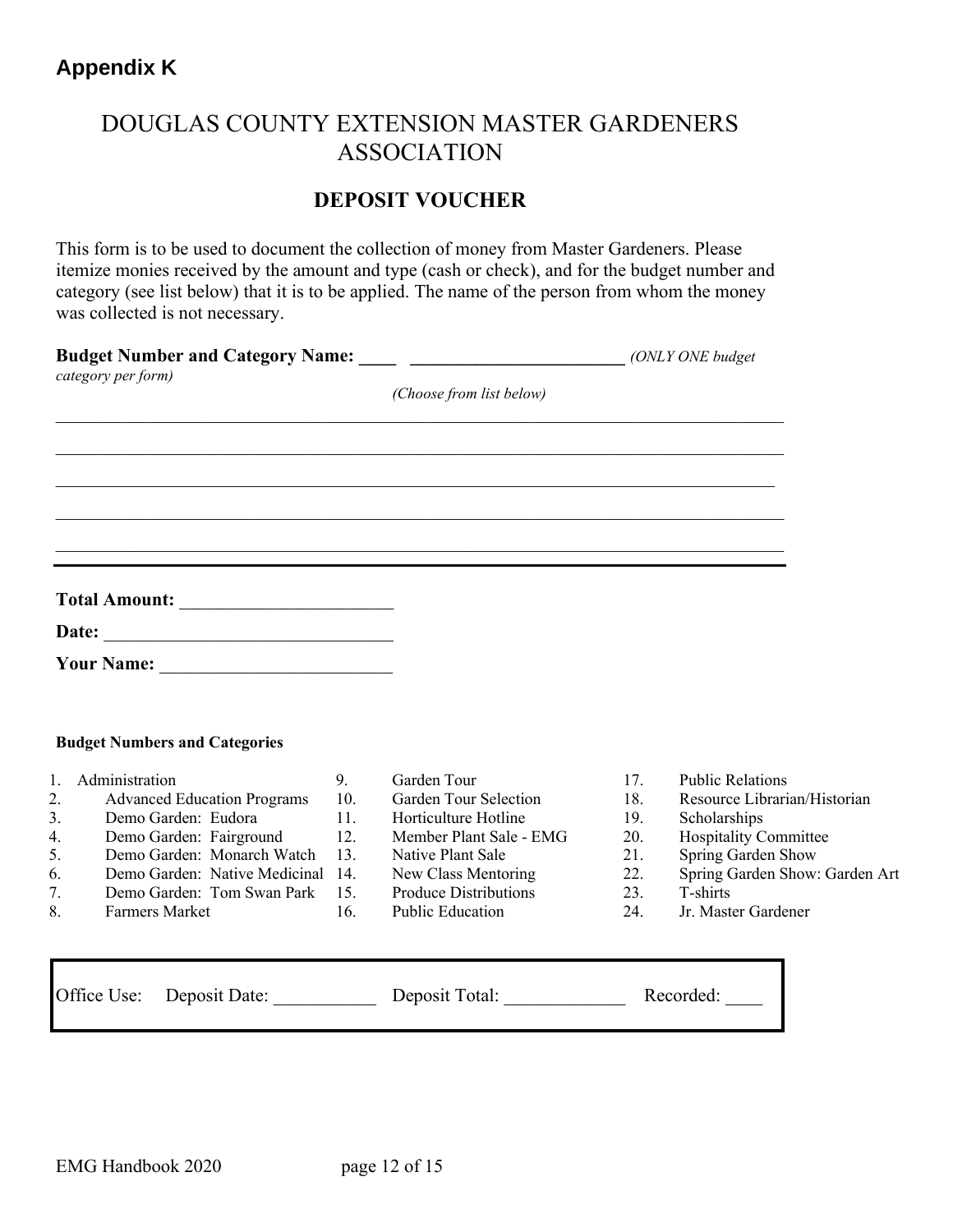## **Appendix L**

## DOUGLAS COUNTY EXTENSION MASTER GARDENERS ASSOCIATION

#### **Donation Form**

Contributions in cash or monetary value are welcomed and appreciated by the Association. Contributions assist in advancing the goals of the Association. Contributions can be given as a general donation to the Association or, if requested by the Donor, it can be applied to a specific project. The donor should complete the form and submit it to the Association Treasurer. The donations are deductible to the extent allowed by law. Consult a tax professional for more information.

| Budget Number and Category Name: _____ ____________________________ (ONLY ONE budget |                                                                                                           |                                |                                                                                                              |                                 |                                                                                                                        |
|--------------------------------------------------------------------------------------|-----------------------------------------------------------------------------------------------------------|--------------------------------|--------------------------------------------------------------------------------------------------------------|---------------------------------|------------------------------------------------------------------------------------------------------------------------|
|                                                                                      | category per form)                                                                                        |                                | (Choose from list below)                                                                                     |                                 |                                                                                                                        |
|                                                                                      | <b>Donor Name</b>                                                                                         |                                |                                                                                                              |                                 |                                                                                                                        |
|                                                                                      |                                                                                                           |                                |                                                                                                              |                                 |                                                                                                                        |
|                                                                                      | <b>Description of Item(s) Donated</b>                                                                     |                                |                                                                                                              |                                 | <b>Amount</b>                                                                                                          |
|                                                                                      |                                                                                                           |                                |                                                                                                              |                                 |                                                                                                                        |
|                                                                                      | <b>Donation Total: S</b>                                                                                  |                                |                                                                                                              |                                 |                                                                                                                        |
|                                                                                      | I request a receipt for tax purposes.                                                                     |                                |                                                                                                              |                                 | Date: $\qquad \qquad$                                                                                                  |
|                                                                                      |                                                                                                           |                                |                                                                                                              |                                 |                                                                                                                        |
|                                                                                      | Authorization:                                                                                            |                                |                                                                                                              |                                 |                                                                                                                        |
|                                                                                      | EMG Treasurer or authorized ext. personnel<br><b>Budget Numbers and Categories</b>                        |                                |                                                                                                              |                                 |                                                                                                                        |
| 2.<br>3.                                                                             | 1. Administration<br><b>Advanced Education Programs</b><br>Demo Garden: Eudora<br>Demo Garden: Fairground | 9.<br>10.<br>11.<br>12.<br>13. | Garden Tour<br>Garden Tour Selection<br>Horticulture Hotline<br>Member Plant Sale - EMG<br>Native Plant Sale | 17.<br>18.<br>19.<br>20.<br>21. | <b>Public Relations</b><br>Resource Librarian/Historian<br>Scholarships<br>Hospitality Committee<br>Spring Garden Show |

Office Use: Date Recorded: Necorder: Recorder: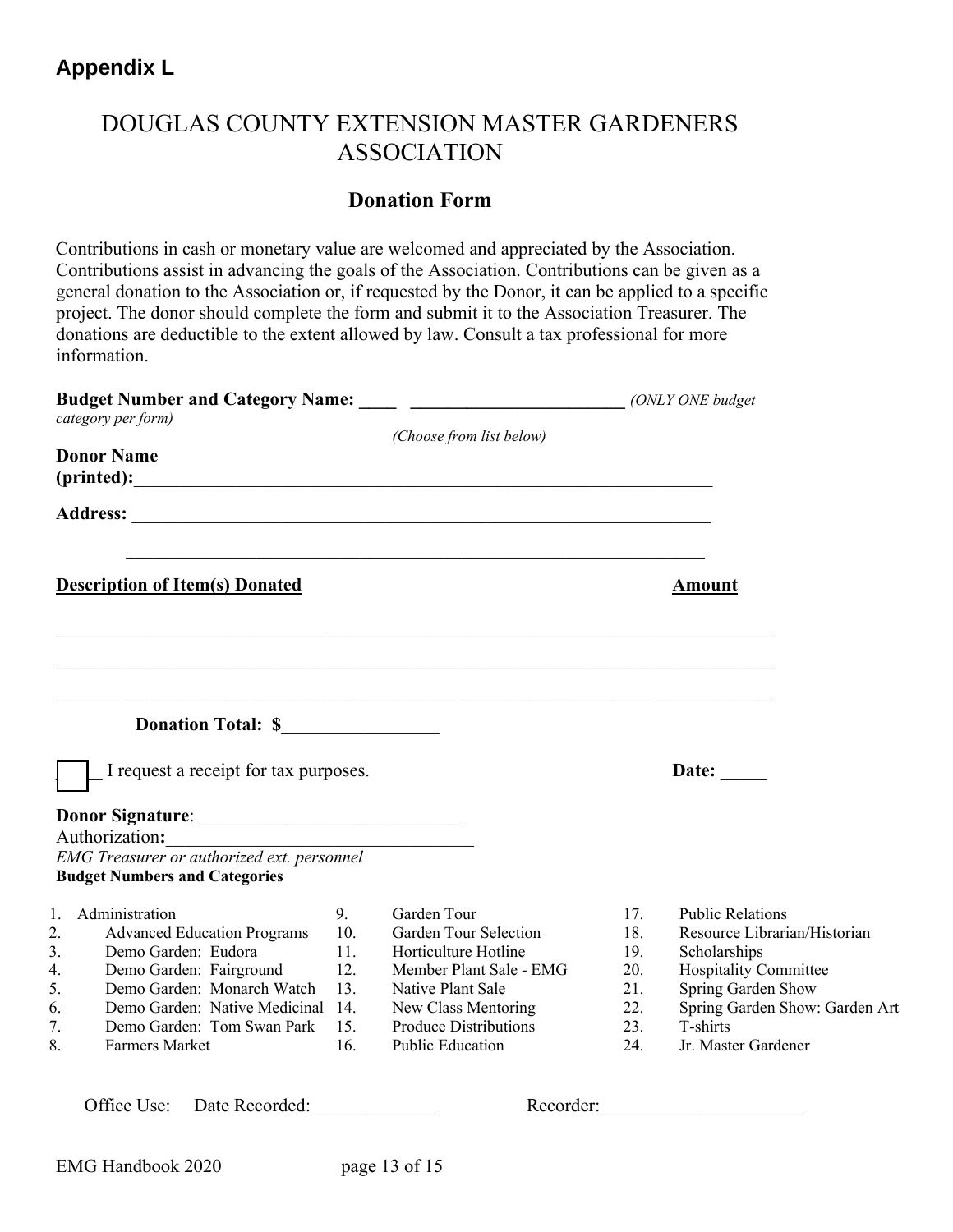## **Appendix M. Strategic Plan**

Please see Strategic Plan at K-State EMG website.

| 2019 - 2023 Douglas County Extension Master Gardener Strategic Plan, approved November 2018                                                      |                                        |  |
|--------------------------------------------------------------------------------------------------------------------------------------------------|----------------------------------------|--|
| Mission Statement: To share research-based, horticultural information with residents of Douglas County, in partnership with K-State Research and |                                        |  |
|                                                                                                                                                  |                                        |  |
| VISION ONE: VOLUNTEERS DEMONSTRATE ADVANCED HORTICULTURAL KNOWLEDGE.                                                                             |                                        |  |
| <b>Action Statements:</b>                                                                                                                        | Assignment                             |  |
| 1 Provide at least 10 hours of Advanced Education at monthly meetings each year.                                                                 | <b>Board VP/Advanced Education</b>     |  |
| Share advanced education content on 2 topics of interest informally at each Demonstration Garden                                                 |                                        |  |
| 2 annually.                                                                                                                                      | <b>Demonstration Gardens</b>           |  |
| 3 Provide a refresher class to explain current horticultural Hotline resources.                                                                  | Hotline                                |  |
|                                                                                                                                                  |                                        |  |
| VISION TWO: WIDESPREAD USE OF SUSTAINABLE GARDENING IS PRACTICED BY THE COMMUNITY.                                                               |                                        |  |
| <b>Action Statements:</b>                                                                                                                        |                                        |  |
| 1 Establish a definition for "sustainable gardening practices" (SGP).                                                                            | Board                                  |  |
| Connect with 1 new community group (i.e., service club, church organization) to provide horticultural                                            |                                        |  |
| 2 programs annually.                                                                                                                             | <b>Public Education</b>                |  |
| Sustain partnerships with existing community groups (i.e., Junior Master Gardeners, Monarch Watch,                                               | <b>Public Education, Junior Master</b> |  |
| 3 Native Medicinal Garden) to provide education for their members and clientele.                                                                 | Gardeners, Demonstration Gardens       |  |
| 4 Reassess best practices to provide Hotline services.                                                                                           | Hotline                                |  |
|                                                                                                                                                  |                                        |  |
| VISION THREE: EXTENSION MASTER GARDENER (EMG) PROGRAM IS HIGHLY VISIBLE IN THE COMMUNITY THROUGH PERSONAL INTERACTIONS.                          |                                        |  |
| <b>Action Statements:</b>                                                                                                                        |                                        |  |
| 1 Expand relationships with Common Grounds and Just Foods gardens.                                                                               | Board                                  |  |
| 2 Establish EMG presence within Douglas County communities beyond Lawrence.                                                                      | Board                                  |  |
| Cooperate with community events (i.e., Farmers Market, Produce Distribution via Farmers Market to Just Farmers Market, Produce Distribution,     |                                        |  |
| 3 Foods, Monarch Watch plant sale, etc.) annually.                                                                                               | <b>Demonstration Gardens</b>           |  |
| 4 Establish Lunch & Learn programs at Lawrence Public Library and other locations.                                                               | <b>Public Education, Library</b>       |  |
|                                                                                                                                                  |                                        |  |
| VISION FOUR: EXTENSION MASTER GARDENERS REFLECTS THE DIVERSITY OF THE COMMUNITIES IT SERVES.                                                     |                                        |  |
| <b>Action Statements:</b>                                                                                                                        |                                        |  |
| 1 Identify the groups in our service area interested in gardening.                                                                               | <b>Public Relations</b>                |  |
| 2 Establish a Gardening Social Network.                                                                                                          | <b>Public Relations</b>                |  |
| 3 Host get-together of community gardening groups annually.                                                                                      | Social, Board                          |  |
| 4 Fund scholarships for 3 qualified EMG registrants annually.                                                                                    | Board                                  |  |
| 5 Sustain Junior Master Gardener program and other annual EMG public events.                                                                     | JMG, Annual Event Coordinators         |  |
|                                                                                                                                                  |                                        |  |
| VISION FIVE: EMG SERVES THE INTERESTS OF ITS VOLUNTEERS AS IT RELATES TO GARDENING.                                                              |                                        |  |
| <b>Action Statements:</b>                                                                                                                        |                                        |  |
| 1 Identity 2 alternate sources of fundraising.                                                                                                   | Board                                  |  |
| 2 Establish small group gatherings to increase member engagement.                                                                                | Committee Coordinators, Class leaders  |  |
| Review the handbook pertaining to priorities, committees and duties of executive board members and                                               |                                        |  |
| 3 coordinators and succession planning.                                                                                                          | Board                                  |  |
| 4 Establish and complete exit interview process with members choosing not to renew.                                                              | <b>Mentoring, Staff Assistant</b>      |  |

<https://www.douglas.k-state.edu/lawn-garden/master-gardener.html>